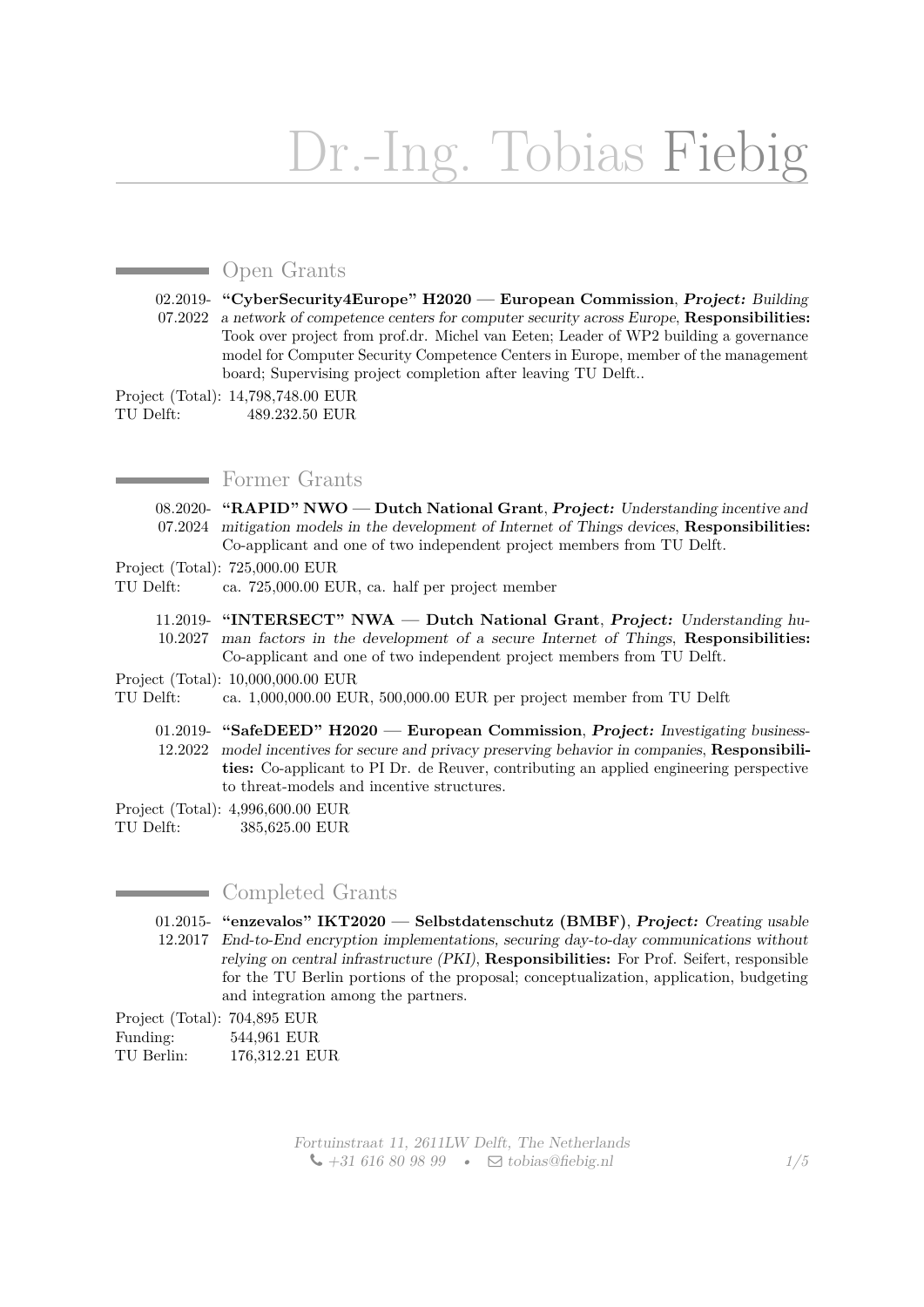Publications Google Scholar: *[https:// scholar.google.com/ citations?user=JHlAYQ0AAAAJ](https://scholar.google.com/citations?user=JHlAYQ0AAAAJ)*

- 09.2022 **"I needed to solve their overwhelmness": How system administration work was affected by COVID-19**, Mannat Kaur, Simon Parkin, Marijn Janssen, Tobias Fiebig, *Accepted at* ACM CSCW'22 / PACM HCI.
- 07.2022 **Not that Simple: Email Delivery in the 21st Century**, Florian Holzbauer, Olamide Omolola, Johanna Ullrich, Martina Lindorfer, Tobias Fiebig, , *Accepted at* USENIX Annual Technical Conference (ATC'22).
- 03.2022 **DOMAINPRIO: Prioritizing Domain Name Investigations to Improve SOC Efficiency**, Daiki Chiba, Mitsuaki Akiyama, Yuto Otsuki, Hiroki Hada, Takeshi Yagi, Tobias Fiebig, Michel van Eeten, *Accepted at* IEEE Access.
- 08.2022 **Security at the End of the Tunnel: The Anatomy of VPN Mental Models Among Experts and Non-Experts in a Corporate Context**, Veroniek Binkhorst, Tobias Fiebig, Katharina Krombholz, Wolter Pieters, Katsiaryna Labunets, *Accepted at* USENIX Security'22.
- 11.2021 **Out of Sight, Out of Mind: Detecting Orphaned Web Pages at Internet-Scale**, Stijn Pletinckx, Kevin Borgolte, Tobias Fiebig, Proceedings of the 2021 ACM SIGSAC Conference on Computer and Communications Security (CCS '21).
- 09.2021 **SoK: A Framework for Asset Discovery: Systematizing Advances in Network Measurements for Protecting Organizations**, Mathew Vermeer, Jonathan West, Alejandro Cuevas, Shuonan Niu, Nicolas Christin, Michel van Eeten, Tobias Fiebig, Carlos Gañán, Tyler Moore, Proceedings of the 6th IEEE European Symposium on Security & Privacy (EuroS&P).
- 04.2021 **Heads in the Clouds: Measuring the Implications of Universities Migrating to Public Clouds**, Tobias Fiebig, Seda Seda Gürses, Carlos H. Gañán, Erna Kotkamp, Fernando Kuipers, Martina Lindorfer, Menghua Prisse, Taritha Sari, Technical Report arXiv:2104.09462, Under Submission.
- 03.2021 **Human Factors in Security Research: Lessons Learned from 2008-2018**, Mannat Kaur, Michel van Eeten, Marijn Janssen, Kevin Borgolte, Tobias Fiebig, Technical Report arXiv:2103.13287.
- 12.2020 **On the value of the Digital Internet/Physical Internet analogy**, Sharon van Luik, Tobias Fiebig, Patrick Fahim, Pieter de Waard, Lorant Tavasszy, Journal of Supply Chain Management Science.
- 12.2020 **Understanding the Knowledge Gap: How Security Awareness Influences the Adoption of Industrial IoT**, Verena Schrama, Carlos H. Gañán, Doris Aschenbrenner, Mark de Reuver, Kevin Borgolte, Tobias Fiebig, The 2020 Workshop on the Economics of Information Security (WEIS'20).
- 09.2020 **TXTing 101: Finding Security Issues in the Long Tail of DNS TXT Records**, Olivier van der Toorn, Roland van Rijswijk-Deij, Tobias Fiebig, Martina Lindorfer, Anna Sperotto, IEEE Euro SPW WTMC 2020.
- 09.2020 **How to stop crashing more than twice: A Clean-Slate Governance Approach to IT Security**, Tobias Fiebig, IEEE Euro SPW CyberCert 2020.
- 01.2020 **Governance Challenges for European CyberSecurity Policies: Stakeholders Views**, Pierantonia Sterlini, Fabio Massacci, Natalia Kadenko, Tobias Fiebig, Michel van Eeten, IEEE Security & Privacy Magazine (SPM), Special Issue on Governance.
- 04.2019 **Evolution of SSL/TLS Indicators and Warnings in Web Browsers**, Lydia Kraus, Martin Ukrop, Vashek Matyas, Tobias Fiebig, Twenty-seventh International Workshop on Security Protocols (SPW).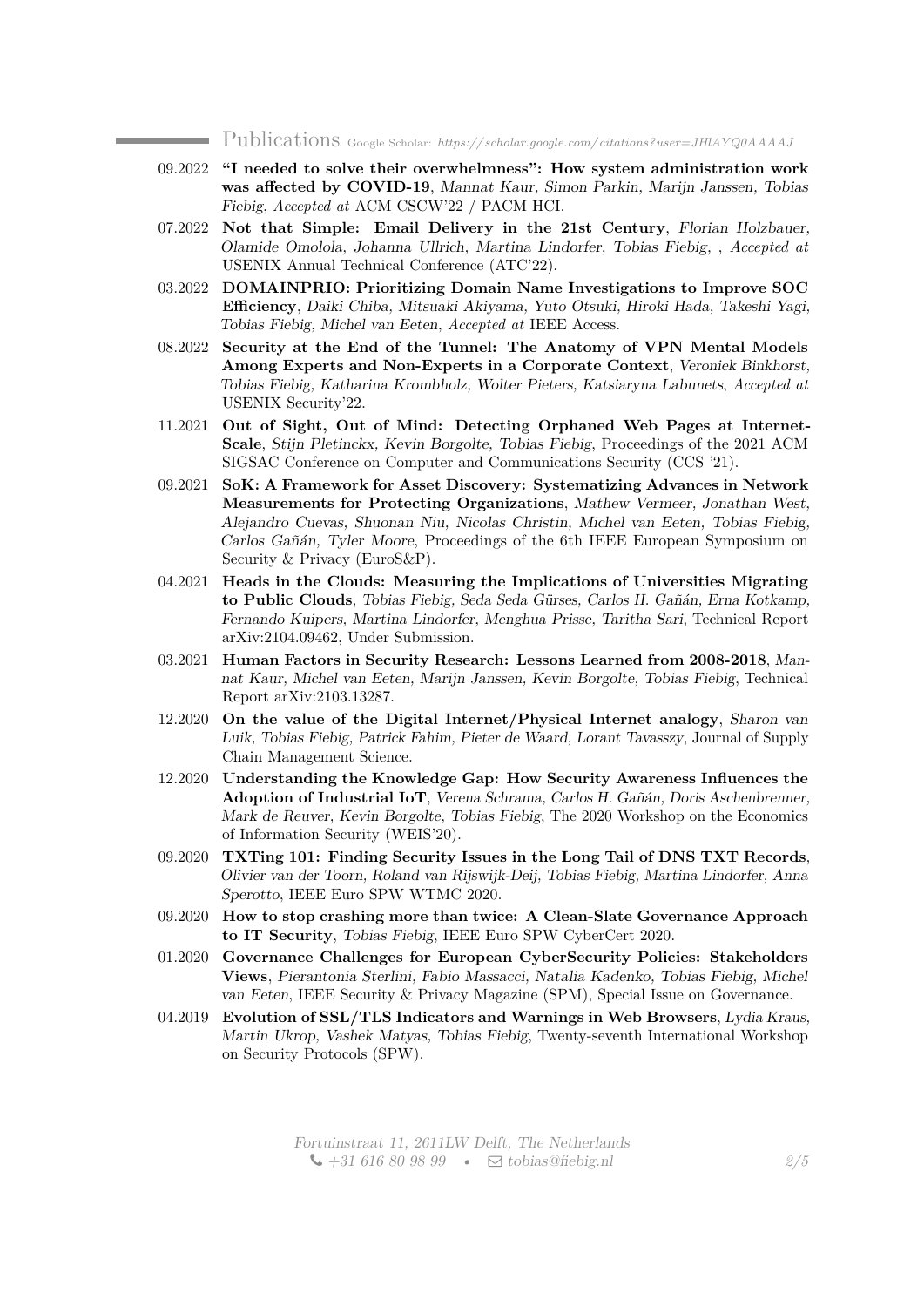- 10.2018 **Investigating System Operators' Perspective on Security Misconfigurations**, Constanze Dietrich, Katharina Krombholz, Kevin Borgolte, Tobias Fiebig, ACM SIGSAC Conference on Computer and Communications Security (CCS).
- 07.2018 **Learning from the Past: Designing Secure Network Protocols**, Tobias Fiebig, Franziska Lichtblau, Florian Streibelt, Thorben Krüger, Pieter Lexis, Randy Bush, Anja Feldmann, Springer Cybersecurity Best Practices, ISBN 978-3-658-21654-2.
- 05.2018 **Enumerating Active IPv6 Hosts for Large-scale Security Scans**, Kevin Borgolte, Shuang Hao, Tobias Fiebig, Giovanni Vigna, IEEE Symposium on Security&Privacy (Oakland).
- 03.2018 **Taking Control of SDN-based Cloud Systems via the Data Plane**, Kashyap Thimmaraju, Bhargava Shastry, Tobias Fiebig, Felicitas Hetzelt, Jean-Pierre Seifert, Anja Feldmann, Stefan Schmid, ACM Symposium on SDN Research (SOSR), *\*Best Paper Award\**.
- 03.2018 **In rDNS We Trust: Revisiting a Common Data-Source's Reliability**, Tobias Fiebig, Kevin Borgolte, Shuang Hao, Christopher Kruegel, Giovanni Vigna, Anja Feldmann, Passive and Active Measurement Conference (PAM).
- 02.2018 **Cloud Strife: Mitigating the Security Risks of Domain-Validated Certificates**, Kevin Borgolte, Tobias Fiebig, Shuang Hao, Christopher Kruegel, Giovanni Vigna, Network and Distributed System Security Symposium (NDSS).
- 11.2017 **The vAMP Attack: Taking Control of Cloud Systems via the Unified Packet Parser**, Kashyap Thimmaraju, Bhargava Shastry, Tobias Fiebig, Felicitas Hetzelt, Jean-Pierre Seifert, Anja Feldmann, Stefan Schmid, ACM Cloud Computing Security Workshop (CCSW).
- 09.2017 **Static Program Analysis as a Fuzzing Aid**, Bhargava Shastry, Markus Leutner, Tobias Fiebig, Kashyap Thimmaraju, Fabian Yamaguchi, Konrad Rieck, Stefan Schmid, RAID (Research in Attacks, Intrusions and Defenses).
- 03.2017 **Something From Nothing (There): Collecting Global IPv6 Datasets From DNS**, Tobias Fiebig, Kevin Borgolte, Shuang Hao, Christopher Kruegel, Giovanni Vigna, PAM (Passive and Active Measurement) Conference.
- 10.2016 **A One-Year Perspective on Exposed In-memory Key-Value Stores**, Tobias Fiebig, Anja Feldmann, Matthias Petschick, SafeConfig'16, ACM CCS Workshops.
- 05.2015 **Analyzing End-Users' Knowledge and Feelings Surrounding Smartphone Security and Privacy**, Lydia Kraus, Tobias Fiebig, Viktor Miruchna, Sebastian Möller, Asaf Shabtai, MOST 2015, IEEE S&P Workshops.
- 08.2014 **A Metric for the Evaluation and Comparison of Keylogger Performance**, Tobias Fiebig, Janis Danisevskis, Marta Piekarska, CSET 2014, USENIX Security Workshops.
- 08.2014 **Security Impact of High Resolution Smartphone Cameras**, Tobias Fiebig, Jan Krissler, Ronny Hänsch, WOOT 2014, USENIX Security Workshops.

## Talks & Panel Membership

**Service** 

- 05.2021 **Ringvorlesung Internet and Privacy at TU Berlin**, Presenting on efforts for self sovereign teaching infrastructure and measurements of the cloudification of universities..
- 12.2020 **Europol EMPACT Scenario Workshop Panel Member**, Consulting of Europol on future developments of computer and network security..
- 02.2020 **CyberSecurity4Europe Pannel on the Future of Cybersecurity Governance in Europe**, Pannel speaker with representatives of the presidency of the European Union, the European Data Protection Officer, and members of the civil society.

Fortuinstraat 11, 2611LW Delft, The Netherlands  $\bigcup$  +31 616 80 98 99 •  $\Box$  [tobias@fiebig.nl](mailto:tobias@fiebig.nl)  $3/5$  $3/5$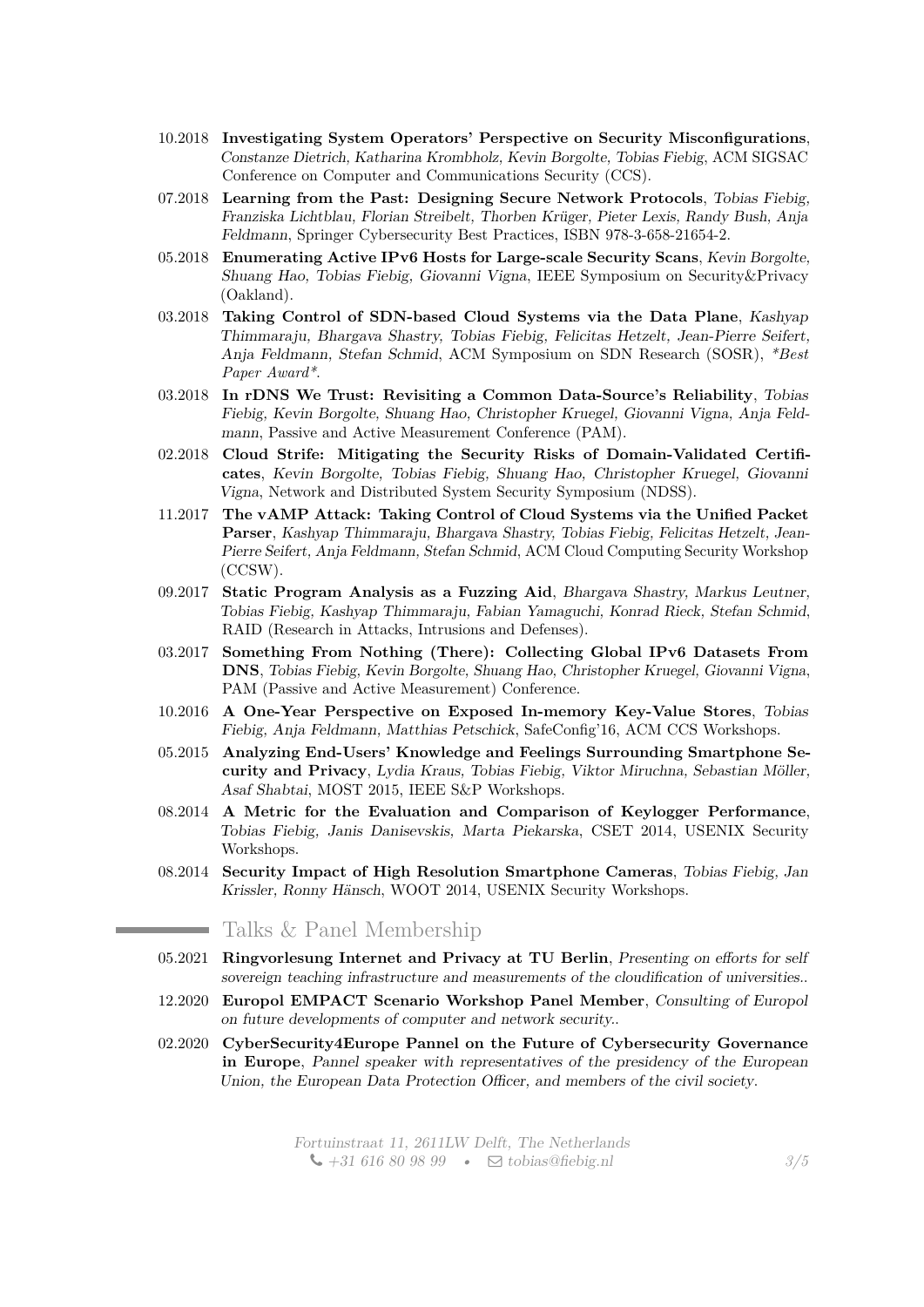- 07.2018 **Improving the ACME protocol against IP-use-after-free attacks**, Internet Engineering Task Force (IETF) Meeting No. 102, Montreal, Working towards reaching standardization of research results from earlier research (NDSS 2018 paper) through the IETF.
- 07.2018 **The State of Reverse DNS**, *ICANN DNS Symposium (IDS)* 2018, *Montreal*, Presenting work on reverse DNS to the audience of an Internet governance body's topic-specific annual Symposium.
- 03.2017 **You can -j REJECT but you can not hide: Global scanning of the IPv6 Internet**, Internet Engineering Task Force (IETF) Meeting No. 98, Chicago, Presenting first steps towards scanning IPv6 globally in an industry context, with a special focus on transferring academic insights to industry players.
- 12.2016 **You can -j REJECT but you can not hide: Global scanning of the IPv6 Internet**, 33C3: 33rd Chaos Communication Congress, Hamburg, Presenting first steps towards scanning IPv6 globally.
- 06.2016 **Kleine Fehler—Große Wirkung**, Ringkolloquium: Digitale Herausforderungen— Perspektiven auf Datenschutz und Datensicherheit aus Wissenschaft, Wirtschaft und Politik, How the field of security and usability neglects the role of operations personell, and how this leads to security misconfigurations in the wild.
- 06.2014 **Teaching Crypto How to Make Teenagers Curious**, 20. Kryptotag der Gesellschaft für Informatik, Berlin, Using hardware reverse engineering as a tool to teach high-school students about computer science.
- 09.2012 **Seminar for the "Union of the Police" (Gewerkschaft der Polizei, GdP) on "Cybercrime"**, representing a German NGO.
- 05.2012 **Lecture during the Symposium of the "Union of the Police" (Gewerkschaft der Polizei, GdP) on "Cybercrime"**, representing a German NGO.

Teaching

- 2018 2021 **Module Manager: Fundamentals of Data Analytics for Cyber Security**, Master course teaching practical techniques used for analyzing Internet and security measurement data.
- 2018 2021 **Module Manager: ICT Risk & Control (From 2022: Maintainable Systems Management)**, Bachelor course teaching systematic and sustainable operation of distributed system, including security and privacy.
	- 2017 **Lectorship Beuth Hochschule Berlin, Supervision Masterthesis**, Constanze Dietrich, "Sicherheitsrisiken durch den Faktor Mensch im IT-Betrieb: Eine empirische Evaluation der Erfahrungen von Systemadministratoren im Kontext sicherheitsrelevanter Fehlkonfigurationen", Examiners: Tobias Fiebig, Ilse Schmiedecke, Prof. Dr. Merceron.
- Winter Term **Re-design Computer Security Seminar of FG SecT**, I designed a new version of 2014/2015 the Computer Security Seminar, which is more engaging for students and improves their general learning experience..

## Academic Services

11.2019– **Member of the Board of Studies**, TU Delft, Member of the board of studies for the – 01.2022 Master programs at the faculty of TBM.

### Program Committees

2022 **Passive and Active Measurement Conference (PAM)**. **IEEE Symposium on Security and Privacy (Oakland)**.

> Fortuinstraat 11, 2611LW Delft, The Netherlands  $\bigcup$  +31 616 80 98 99 •  $\Box$  [tobias@fiebig.nl](mailto:tobias@fiebig.nl)  $\frac{4}{5}$